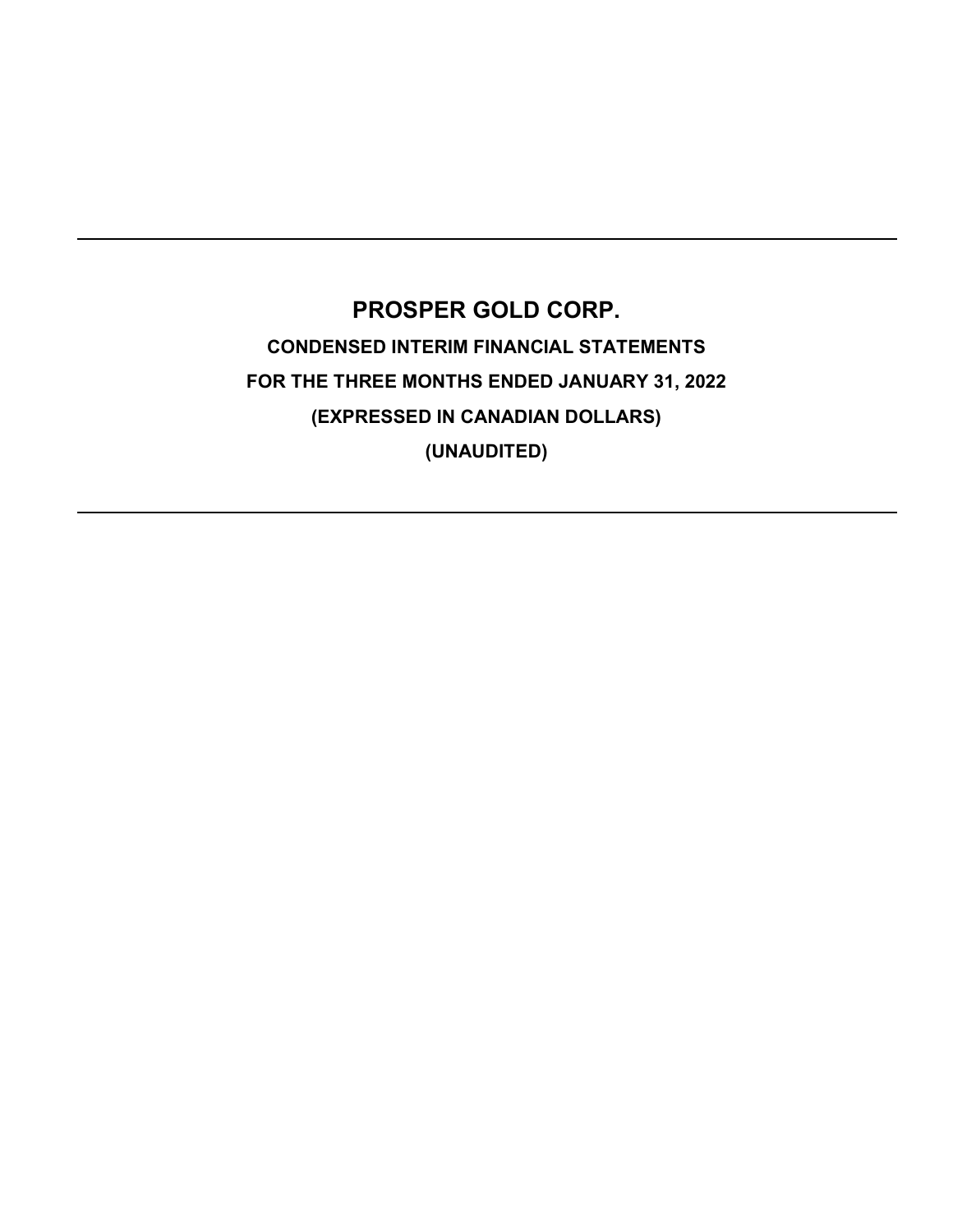# NOTICE OF NO AUDITOR REVIEW OF INTERIM FINANCIAL STATEMENTS

Under National Instrument 51-102, Part 4, subsection 4.3(3)(a) continuous disclosure requirement, if an auditor has not performed a review of the interim financial statements, they must be accompanied by a notice indicating that the financial statements have not been reviewed by an auditor. The accompanying unaudited condensed interim financial statements have been prepared by and are the responsibility of the Company's management. The Company's independent auditor has not performed a review of these Condensed Interim Financial Statements in accordance with standards established by the Chartered Professional Accountants of Canada for a review of interim financial statements by an entity's auditor.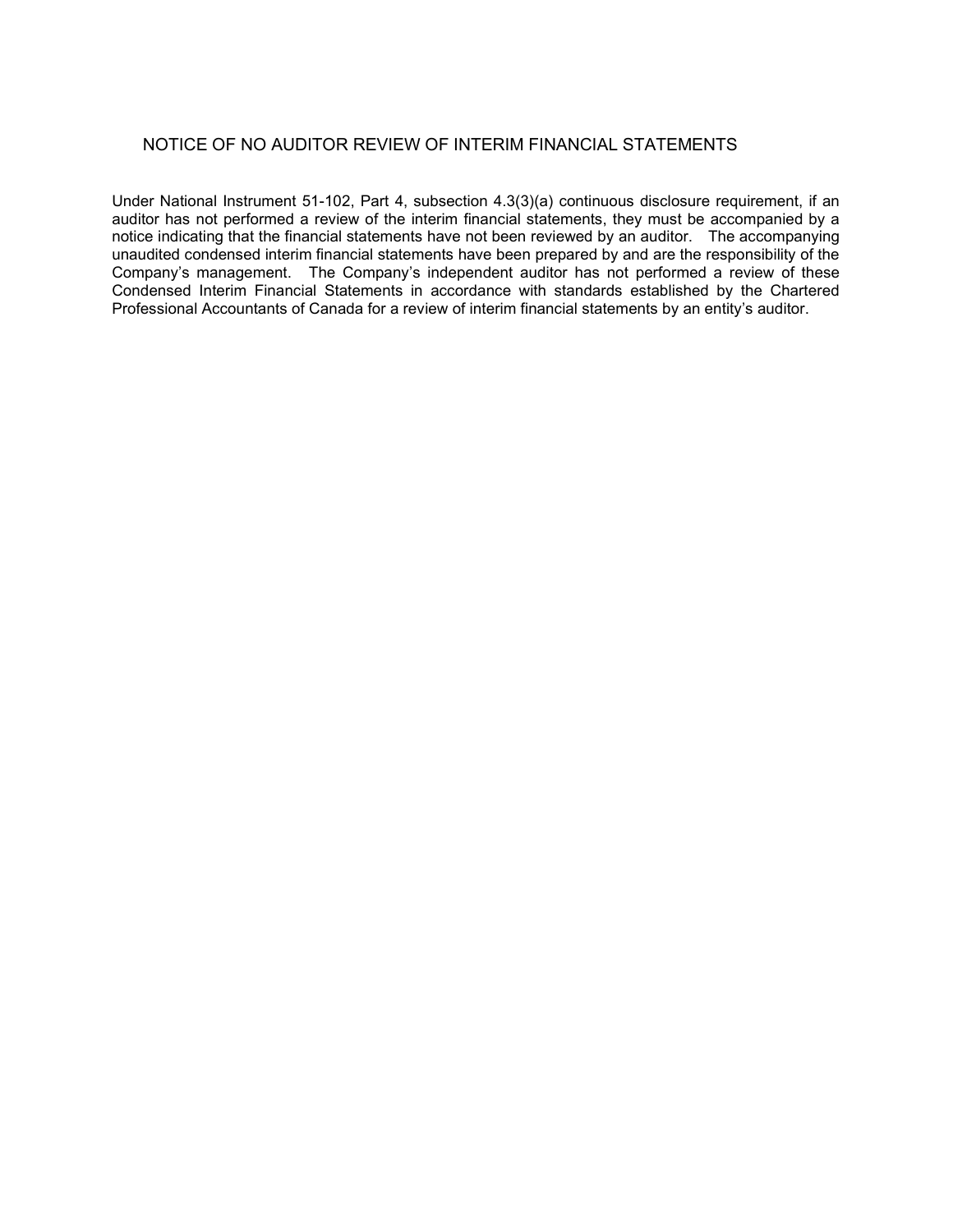Statements of Financial Position

(Expressed in Canadian Dollars)

|                                          |                         | As at |                         |    |                  |  |
|------------------------------------------|-------------------------|-------|-------------------------|----|------------------|--|
|                                          |                         |       | <b>January 31, 2022</b> |    | October 31, 2021 |  |
|                                          | Note                    |       | (Unaudited)             |    |                  |  |
| <b>ASSETS</b>                            |                         |       |                         |    |                  |  |
| <b>Current assets</b>                    |                         |       |                         |    |                  |  |
| Cash and cash equivalents                | 10                      | \$    | 2,130,978               | \$ | 3,636,299        |  |
| Amounts receivable                       |                         |       | 131,373                 |    | 468,959          |  |
| Marketable securities                    | 6                       |       | 181,300                 |    | 13,000           |  |
| Prepaid expenses and deposit             | 10                      |       | 216,362                 |    | 319,393          |  |
|                                          |                         |       | 2,660,013               |    | 4,437,651        |  |
| <b>Non-current assets</b>                |                         |       |                         |    |                  |  |
| <b>Reclamation deposit</b>               | $\overline{\mathbf{4}}$ |       | 219,000                 |    | 219,000          |  |
| Equipment                                | 5, 11(c)                |       | 342,203                 |    | 358,376          |  |
| Mineral properties                       | 6                       |       | 921,266                 |    | 921,266          |  |
|                                          |                         |       | 1,482,469               |    | 1,498,642        |  |
|                                          |                         | \$    | 4,142,482               | \$ | 5,936,293        |  |
| <b>LIABILITIES</b>                       |                         |       |                         |    |                  |  |
| <b>Current liabilities</b>               |                         |       |                         |    |                  |  |
| Accounts payable and accrued liabilities | 11                      | \$    | 217,213                 | \$ | 718,627          |  |
|                                          |                         |       |                         |    |                  |  |
| <b>Non-current liabilities</b>           |                         |       |                         |    |                  |  |
| Loan payable                             | $\overline{7}$          |       | 38,295                  |    | 37,819           |  |
| Deferred gain on loan payable            | $\overline{7}$          |       | 1,705                   |    | 2,181            |  |
|                                          |                         |       | 40,000                  |    | 40,000           |  |
|                                          |                         |       | 257,213                 |    | 758,627          |  |
| <b>SHAREHOLDERS' EQUITY</b>              |                         |       |                         |    |                  |  |
| Share capital                            | 8                       |       | 24,471,832              |    | 24,471,832       |  |
| Reserves                                 | 9                       |       | 5,140,107               |    | 4,505,387        |  |
| Deficit                                  |                         |       | (25, 726, 670)          |    | (23, 799, 553)   |  |
|                                          |                         |       | 3,885,269               |    | 5,177,666        |  |
|                                          |                         | \$    | 4,142,482               | \$ | 5,936,293        |  |

These financial statements were approved by the Board of Directors and authorized for issue on March 25, 2022. They are signed on behalf of the Board of Directors by:

/s/ "Peter Bernier" /s/ "Jason Hynes"

Peter Bernier Gernier Anders and The Contract of Texas and Texas Jason Hynes Director **Director** Director

The accompanying notes are an integral part of these condensed interim financial statements.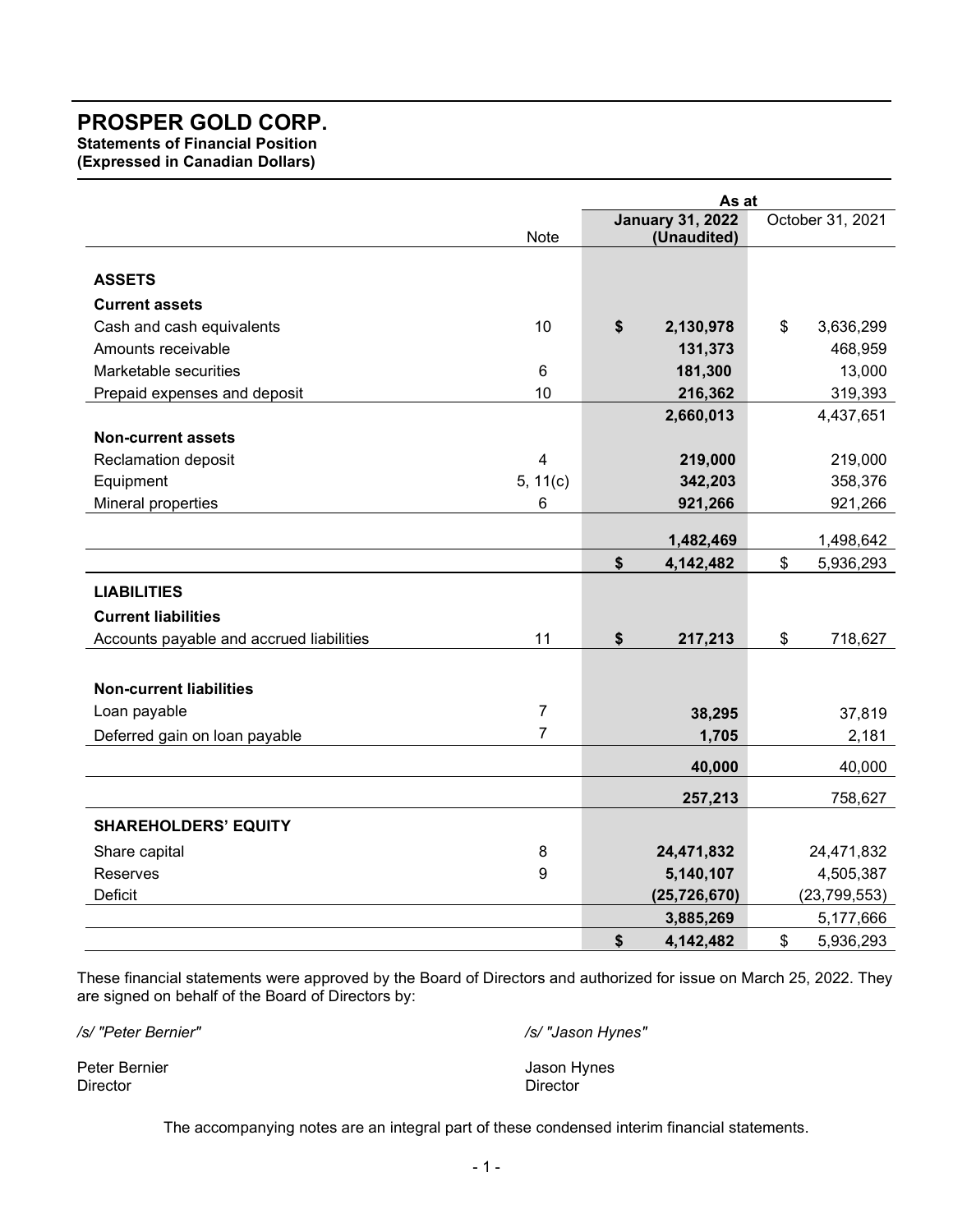Statements of Comprehensive Loss (Expressed in Canadian Dollars) (Unaudited)

|                                                         |                | Three months ended      |    |                  |  |  |
|---------------------------------------------------------|----------------|-------------------------|----|------------------|--|--|
|                                                         | <b>Note</b>    | <b>January 31, 2022</b> |    | January 31, 2021 |  |  |
|                                                         |                |                         |    |                  |  |  |
| <b>Expenses</b>                                         |                |                         |    |                  |  |  |
| <b>Exploration expenditures</b>                         | 5,6,11         | \$<br>1,179,160         | \$ | 281,267          |  |  |
| General and administrative                              | 5              | 115,656                 |    | 149,384          |  |  |
| Management salaries and fees                            | 11             | 124,885                 |    | 250,212          |  |  |
| Professional fees                                       |                | 25,351                  |    | 22,162           |  |  |
| Share-based payments                                    | $9(b)(c)$ , 11 | 634,720                 |    | 205,869          |  |  |
| Transfer agent, listing and filing fees                 |                | 17,040                  |    | 3,503            |  |  |
|                                                         |                | 2,096,812               |    | 912,397          |  |  |
| Other (income) and expense                              |                |                         |    |                  |  |  |
| Interest income                                         |                | (1, 395)                |    | (85)             |  |  |
| Gain on disposal of mineral properties                  | 6              | (205, 200)              |    |                  |  |  |
| Unrealized loss on marketable securities                | 6              | 36,900                  |    |                  |  |  |
|                                                         |                | (169, 695)              |    | (85)             |  |  |
|                                                         |                |                         |    |                  |  |  |
| Net loss and comprehensive loss for period              |                | \$1,927,117             |    | \$912,312        |  |  |
|                                                         |                |                         |    |                  |  |  |
| Loss per share                                          |                |                         |    |                  |  |  |
| Basic and diluted                                       |                | \$<br>0.08              |    | \$<br>0.06       |  |  |
| Weighted average number of common shares<br>outstanding |                | 23,196,476              |    | 16,557,796       |  |  |

The accompanying notes are an integral part of these condensed interim financial statements.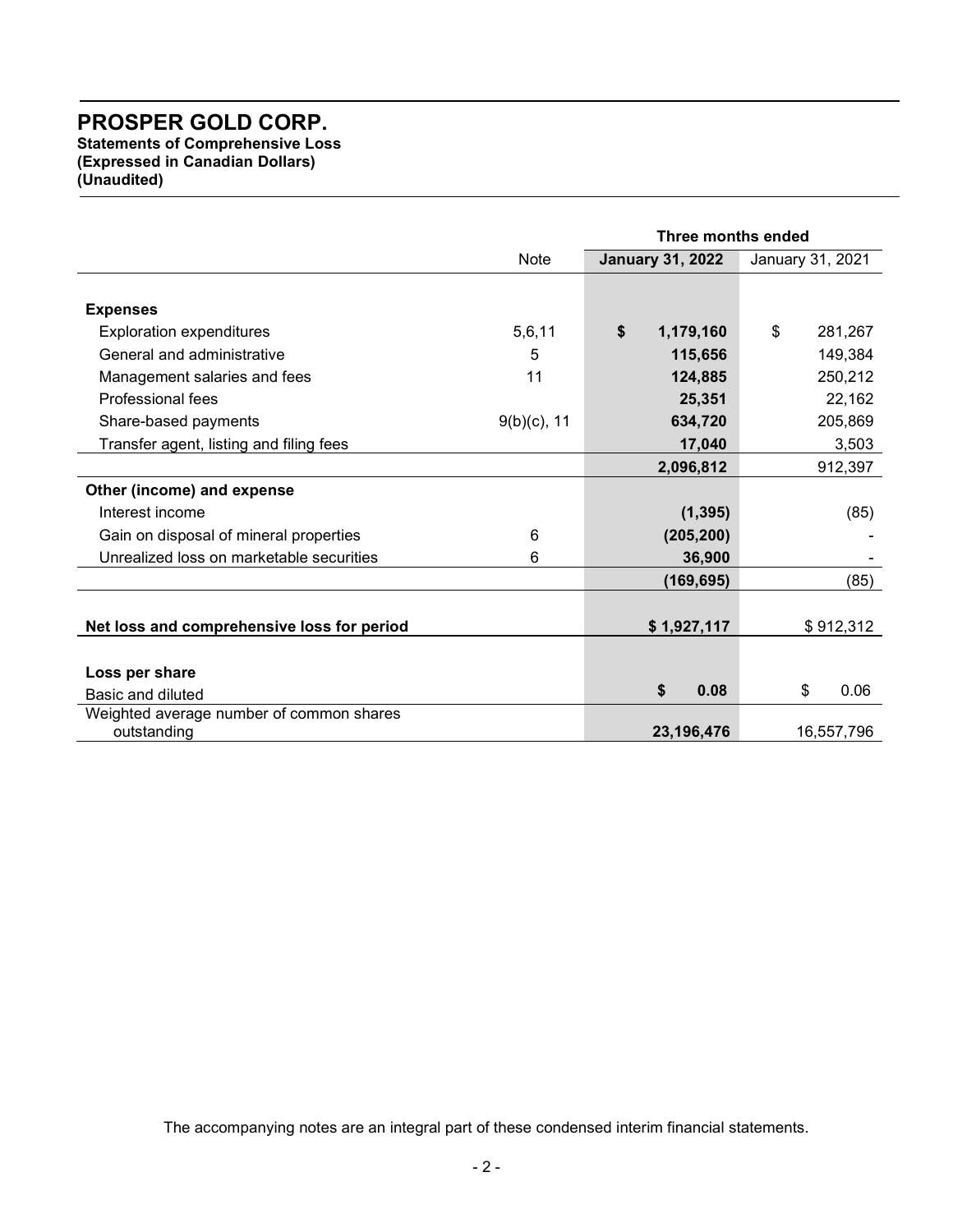Statements of Changes in Shareholders' Equity (Expressed in Canadian Dollars) (Unaudited)

### For the three months ended January 31, 2021

|                                                     |                     |                      | Reserves                              |           |             |                  |             |
|-----------------------------------------------------|---------------------|----------------------|---------------------------------------|-----------|-------------|------------------|-------------|
|                                                     | Number of<br>Shares | <b>Share Capital</b> | <b>Security Based</b><br>Compensation | Other     | Total       | Deficit          | Total       |
| Balance at October 31, 2020                         | 13,721,801          | \$16,382,054         | \$1,436,057                           | \$687,963 | \$2,124,020 | \$(15,279,727)   | \$3,226,347 |
| Private placement – units (note $8(b)$ )            | 6,111,111           | 5,500,000            |                                       |           |             |                  | 5,500,000   |
| Shares issued for property (notes $6(a)$ , $8(c)$ ) | 50,000              | 87,000               |                                       |           |             |                  | 87,000      |
| Shares issued for warrants exercised                | 426,000             | 340,800              | $\overline{\phantom{0}}$              |           |             |                  | 340,800     |
| Share issue costs (note 8(b))                       |                     | (289, 477)           | $\blacksquare$                        | 107,089   | 107,089     | -                | (182,388)   |
| Share-based payments (note 9(b))                    |                     |                      | 205,869                               |           | 205,869     |                  | 205,869     |
| Net loss for the period                             |                     |                      |                                       |           |             | (912, 312)       | (912, 312)  |
| Balance at January 31, 2021                         | 20,308,912          | \$22,020,377         | \$1,641,926                           | \$795,052 | \$2,436,978 | \$(16, 192, 039) | \$8,265,316 |

# For the three months ended January 31, 2022

|                                    |                            |                      |                                       | Reserves  |             |                |              |
|------------------------------------|----------------------------|----------------------|---------------------------------------|-----------|-------------|----------------|--------------|
|                                    | Number of<br><b>Shares</b> | <b>Share Capital</b> | <b>Security Based</b><br>Compensation | Other     | Total       | Deficit        | Total        |
| Balance at October 31, 2021        | 23,196,476                 | \$24,471,832         | \$3,710,334                           | \$795,053 | \$4,505,387 | \$(23,799,553) | \$ 5,177,666 |
| Share-based payments (note 9(b))   |                            |                      | 634,720                               |           | 634,720     | ۰              | 634,720      |
| Net loss for the period            | -                          | $\sim$               | $\overline{\phantom{a}}$              |           | $\sim$      | (1,927,117)    | (1,927,117)  |
| <b>Balance at January 31, 2022</b> | 23,196,476                 | \$24,471,832         | \$4,345,054                           | \$795,053 | \$5,140,107 | \$(25,726,670) | \$3,885,269  |

The accompanying notes are an integral part of these condensed interim financial statements.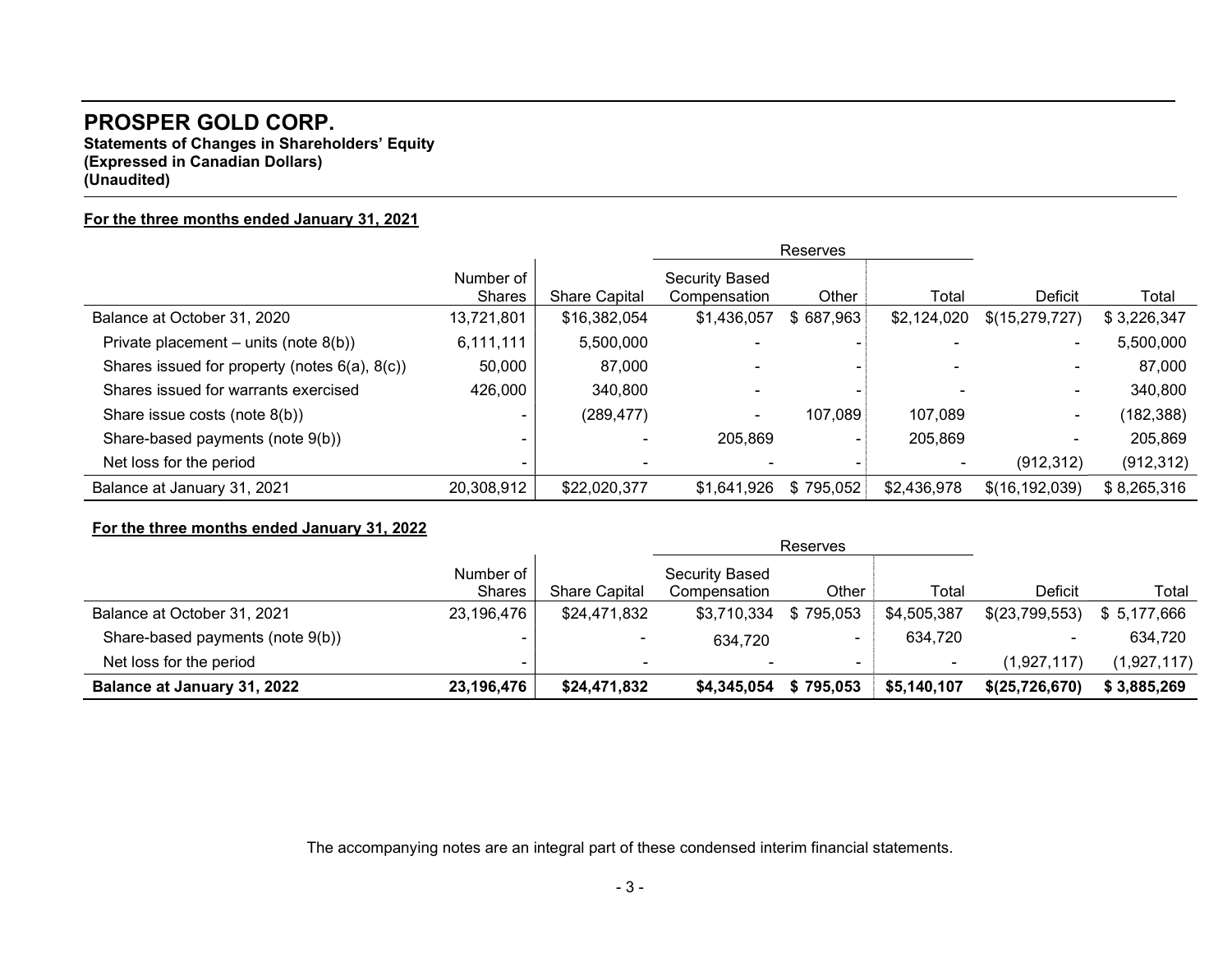Statement of Cash Flows (Expressed in Canadian Dollars) (Unaudited)

|                                                                              |                         | Three months ended           |  |  |  |  |
|------------------------------------------------------------------------------|-------------------------|------------------------------|--|--|--|--|
|                                                                              | <b>January 31, 2022</b> | January 31, 2021             |  |  |  |  |
| Cash provided by (used in):                                                  |                         |                              |  |  |  |  |
| <b>Operating activities</b>                                                  |                         |                              |  |  |  |  |
| Net loss                                                                     | \$<br>(1,927,117)       | $\mathfrak{S}$<br>(912, 312) |  |  |  |  |
| Adjustments for:                                                             |                         |                              |  |  |  |  |
| Amortization of equipment                                                    |                         | 1,605                        |  |  |  |  |
|                                                                              | 20,448                  |                              |  |  |  |  |
| Gain on sale of mineral property<br>Unrealized loss on marketable securities | (205, 200)              |                              |  |  |  |  |
|                                                                              | 36,900                  |                              |  |  |  |  |
| Share-based payments                                                         | 634,720                 | 205,869                      |  |  |  |  |
| Net change in non-cash working capital                                       |                         |                              |  |  |  |  |
| Amounts receivable                                                           | 337,586                 | (484)                        |  |  |  |  |
| Prepaid expenses and deposit                                                 | 103,031                 | 1,898                        |  |  |  |  |
| Accounts payable and accrued liabilities                                     | (501, 414)              | (102, 500)                   |  |  |  |  |
|                                                                              | (1,501,046)             | (805, 924)                   |  |  |  |  |
| <b>Investing activities</b>                                                  |                         |                              |  |  |  |  |
| Purchase of equipment                                                        | (4, 275)                | (1,933)                      |  |  |  |  |
|                                                                              | (4, 275)                | (1,933)                      |  |  |  |  |
| <b>Financing activities</b>                                                  |                         |                              |  |  |  |  |
| Proceeds from private placement                                              |                         | 5,500,000                    |  |  |  |  |
| Issuance of shares for warrants exercised                                    |                         | 340,800                      |  |  |  |  |
| Share issue costs                                                            |                         | (182, 388)                   |  |  |  |  |
|                                                                              |                         | 5,658,412                    |  |  |  |  |
|                                                                              |                         |                              |  |  |  |  |
| Increase (decrease) in cash                                                  | (1,505,321)             | 4,850,555                    |  |  |  |  |
| Cash and cash equivalents, beginning of period                               | 3,636,299               | 2,346,449                    |  |  |  |  |
| Cash, end of period                                                          | \$<br>2,130,978         | \$<br>7,197,004              |  |  |  |  |
|                                                                              |                         |                              |  |  |  |  |
| <b>Non-cash activities</b>                                                   |                         |                              |  |  |  |  |
| Fair value of broker warrants for private placement                          |                         | \$-<br>\$107,089             |  |  |  |  |
| Fair value of marketable securities received from sale of                    |                         |                              |  |  |  |  |
| mineral property                                                             | \$205,200               | $$-$                         |  |  |  |  |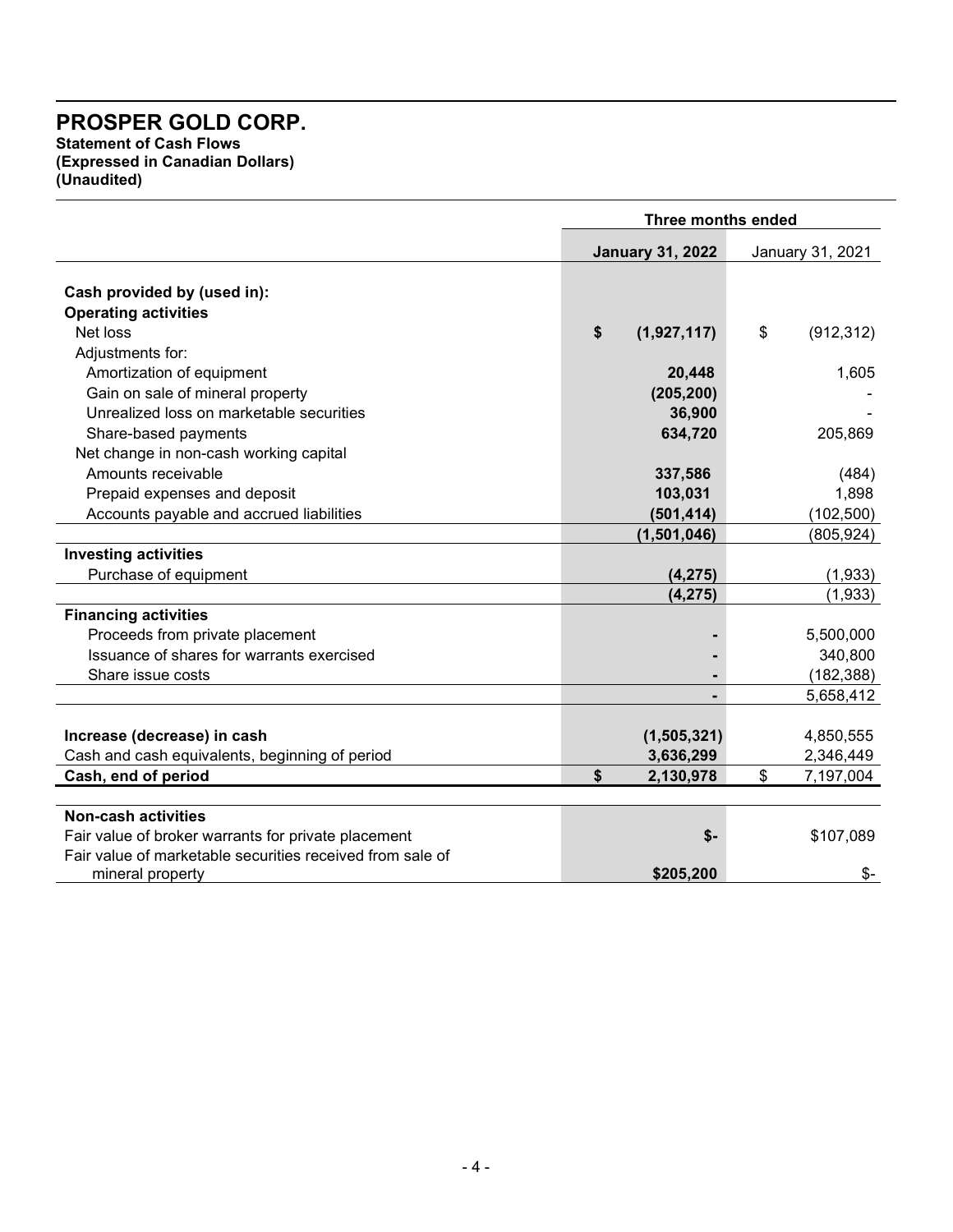Notes to Financial Statements For the three months ended January 31, 2022 and 2021 (Expressed in Canadian Dollars) (Unaudited)

# 1. Nature of operations and going concern

Prosper Gold Corp. ("Prosper" or the "Company") was incorporated under the Business Corporations Act (Ontario) on October 11, 2007, continued into British Columbia under the Business Corporations Act (British Columbia) and changed its name from Lander Energy Corporation on April 26, 2012. The registered office of the Company is located at Suite 3500 – 1055 Dunsmuir Street, Vancouver, British Columbia, V7X 1L3. Effective September 3, 2013, the Company's common shares were listed on the TSX Venture Exchange (the "Exchange"), trading under the symbol "PGX". Effective March 18, 2021, the Company has qualified to trade on the OTCQX Best Market in the United States under the symbol "PGXFF".

The principal business activity of the Company is the acquisition, exploration and development of mineral properties. These financial statements have been prepared on a going concern basis, which assumes that the Company will continue its operation in the foreseeable future and will be able to realize its assets and settle its liabilities in the normal course of business. The Company has not yet generated any revenues, has incurred losses of \$1,927,117 (3 months ended January 31, 2021 - \$912,312) for the period ended January 31, 2022, negative cash flows from operations since inception and has a deficit of \$25,726,670 as at January 31, 2022 (October 31, 2021 - \$23,799,553). At January 31, 2022, the Company had cash of \$2,310,978 (October 31, 2021 – cash and cash equivalents of \$3,636,299) and working capital of \$2,442,800 (October 31, 2021 - \$3,719,024). The ability of the Company to continue as a going concern over a longer term is dependent on the Company's ability to complete financing to meet administrative overhead and to complete the exploration and development of its mineral property interest, attainment of profitable mining operations or the receipt of proceeds from the disposition of its mineral property interest. However, there is no guarantee that the Company will establish economically recoverable reserves, profitable operations or positive cash flows from operations. The Company will continue to raise funding through equity financing to continue operations and has been successful to date, but there can be no assurance that adequate financing will be available in the future, or available on terms acceptable to the Company and, therefore, a material uncertainty exists that may cast significant doubt over the Company's ability to continue as a going concern.

These financial statements do not include any adjustments relating to the recoverability of assets and classification of assets and liabilities that might be necessary should the Company be unable to continue as a going concern. Such adjustments could be material.

Since January 2020, the continuing outbreak of the novel strain of the coronavirus, COVID-19, has resulted in governments worldwide enacting emergency measures to combat the spread of the virus. These measures, which include the implementation of travel bans, self-imposed quarantine periods and social distancing, have caused material disruption to businesses globally resulting in an economic downturn. Governments and central banks have reacted with significant monetary and fiscal interventions designed to stabilize economic conditions. The duration and impact of the COVID-19 outbreak is unknown at this time, as is the efficacy of the government and central bank interventions. This may impact the Company's ability to obtain additional financing to support exploration activities.

# 2. Basis of preparation

# (a) Statement of compliance

These financial statements have been prepared in accordance with International Financial Reporting Standards 34, Interim Financial Reporting ("IAS 34") as issued by the International Accounting Standards Board ("IASB"). Accordingly, these condensed interim financial statements do not include all information and disclosures required by International Financial Reporting Standards ("IFRS") for annual financial statements, and should be read in conjunction with the Company's audited financial statements for the year ended October 31, 2021, which have been prepared in accordance with IFRS.

# (b) Basis of presentation

These financial statements have been prepared on a historical cost basis, except for certain financial instruments, which are recorded at fair value. In addition, these condensed interim financial statements have been prepared using the accrual basis of accounting, except for cash flow information. The Company's interim results are not necessarily indicative of its results for the full year.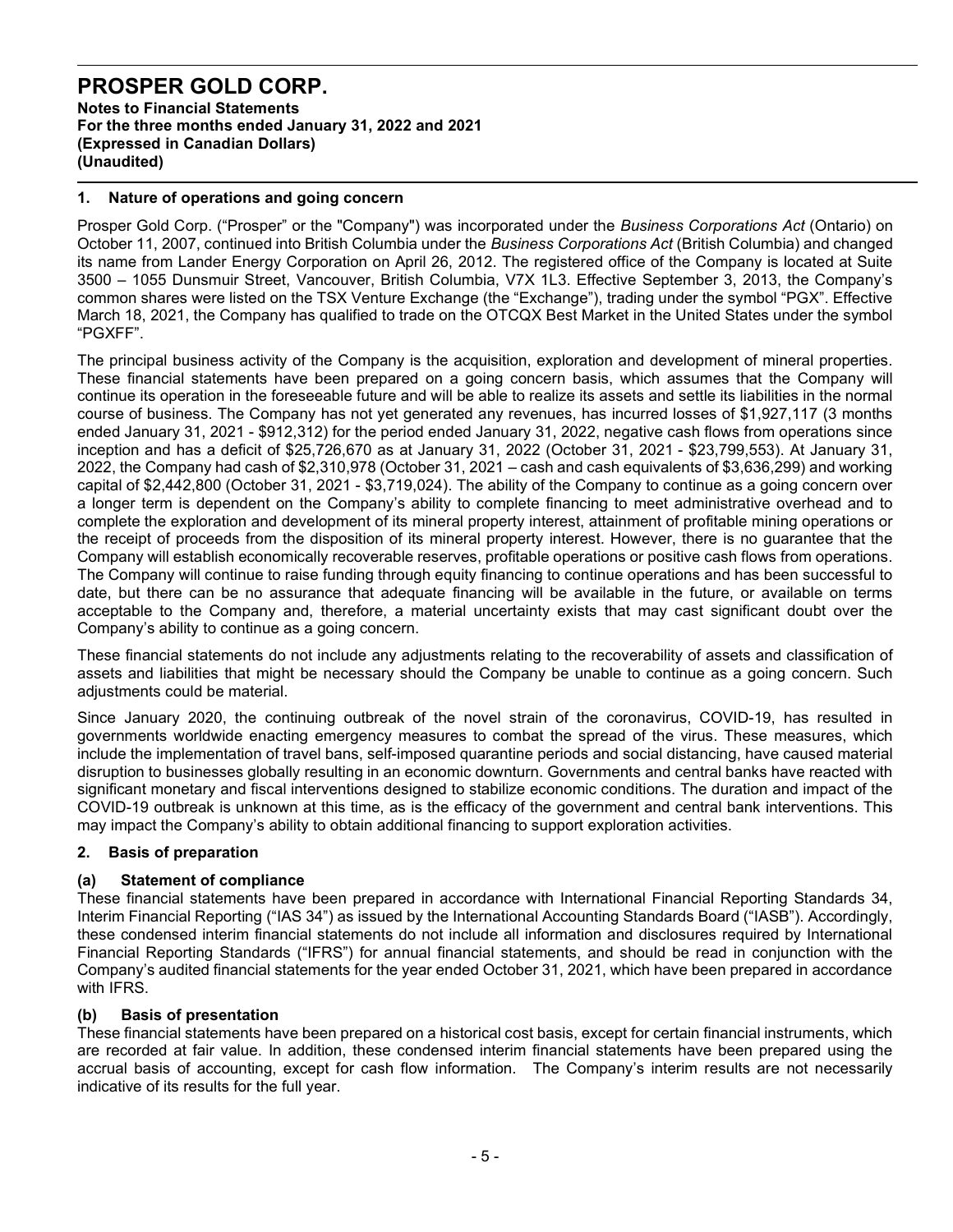Notes to the Financial Statements For the years ended October 31, 2021 and 2020 (Expressed in Canadian Dollars)

# 2. Basis of preparation (continued)

### (c) Presentation and functional currency

The presentation and functional currency of the Company is the Canadian dollar. All amounts in these financial statements are expressed in Canadian dollars, unless otherwise indicated.

### (d) Critical accounting judgments and estimates

The preparation of financial statements in accordance with IFRS requires management to make certain critical accounting estimates and assumptions that affect the reported amounts of revenue, expenses, assets and liabilities and the accompanying disclosures. Actual results could differ from these judgments and estimates. Estimates and underlying assumptions are reviewed on an ongoing basis based on management's experience and other factors, including expectations of future events that are believed to be reasonable under the circumstances. The impacts of changes to estimates are recognized in the period estimates are revised and in future periods affected. The critical judgment and assumptions applied in the preparation of these condensed interim financial statements and other major sources of measurement uncertainty are discussed in the Company's audited financial statements for the year ended October 31, 2021.

### 3. Significant accounting policies

The significant accounting policies applied in the preparation of these condensed interim financial statements are consistent with those applied and discussed in the Company's audited financial statements for the year ended October 31, 2021.

### 4. Reclamation deposit

The Company was required to post a security deposit of \$190,000 in favor of the BC Ministry of Energy and Mines prior to commencement of surface work at the Star Property.

During the year ended October 31, 2020, the Company posted an additional security deposit of \$29,000 in favor of the BC Ministry of Energy and Mines for the Star Property.

Both security deposits were posted with a Canadian financial institution and bear interest at the rate of 0.10%.

#### 5. Equipment

|                                 | Computer<br><b>Equipment</b> | <b>Office</b><br><b>Furniture</b> | <b>Field</b><br><b>Equipment</b> |     | <b>Vehicles</b> | Total         |
|---------------------------------|------------------------------|-----------------------------------|----------------------------------|-----|-----------------|---------------|
| Cost                            |                              |                                   |                                  |     |                 |               |
| As at October 31, 2020          | \$<br>17,521                 | \$<br>2,236                       | 37,047<br>\$                     | \$  | 13,704          | \$<br>70,508  |
| Additions                       | 12,150                       |                                   | 296,843                          |     | 75,017          | 384,010       |
| As at October 31, 2021          | \$<br>29,671                 | \$<br>2,236                       | \$333,890                        | \$  | 88,721          | \$<br>454,518 |
| Additions                       | 2,813                        |                                   | 1,462                            |     |                 | 4,275         |
| As at January 31, 2022          | \$<br>32,484                 | \$<br>2,236                       | \$335,352                        | \$  | 88,721          | \$<br>458,793 |
|                                 |                              |                                   |                                  |     |                 |               |
| <b>Accumulated Amortization</b> |                              |                                   |                                  |     |                 |               |
| As at October 31, 2020          | \$<br>15,513                 | \$<br>1,576                       | \$<br>17,978                     | \$  | 10,908          | \$<br>45,975  |
| Amortization                    | 4,445                        | 132                               | 33,498                           |     | 12,092          | 50,167        |
| As at October 31, 2021          | 19,958                       | 1,708                             | 51,476                           |     | 23,000          | 96,142        |
| Amortization                    | 1,336                        | 26                                | 14,157                           |     | 4,929           | 20,448        |
| As at January 31, 2022          | \$<br>21,294                 | \$<br>1,734                       | \$<br>65,633                     | \$  | 27,929          | \$<br>116,590 |
|                                 |                              |                                   |                                  |     |                 |               |
| <b>Carrying value</b>           |                              |                                   |                                  |     |                 |               |
| As at October 31, 2021          | \$<br>9,713                  | \$<br>528                         | \$282,414                        | \$. | 65,721          | \$<br>358,376 |
| As at January 31, 2022          | \$<br>11,190                 | \$<br>502                         | \$269,719                        | \$  | 60,792          | \$<br>342,203 |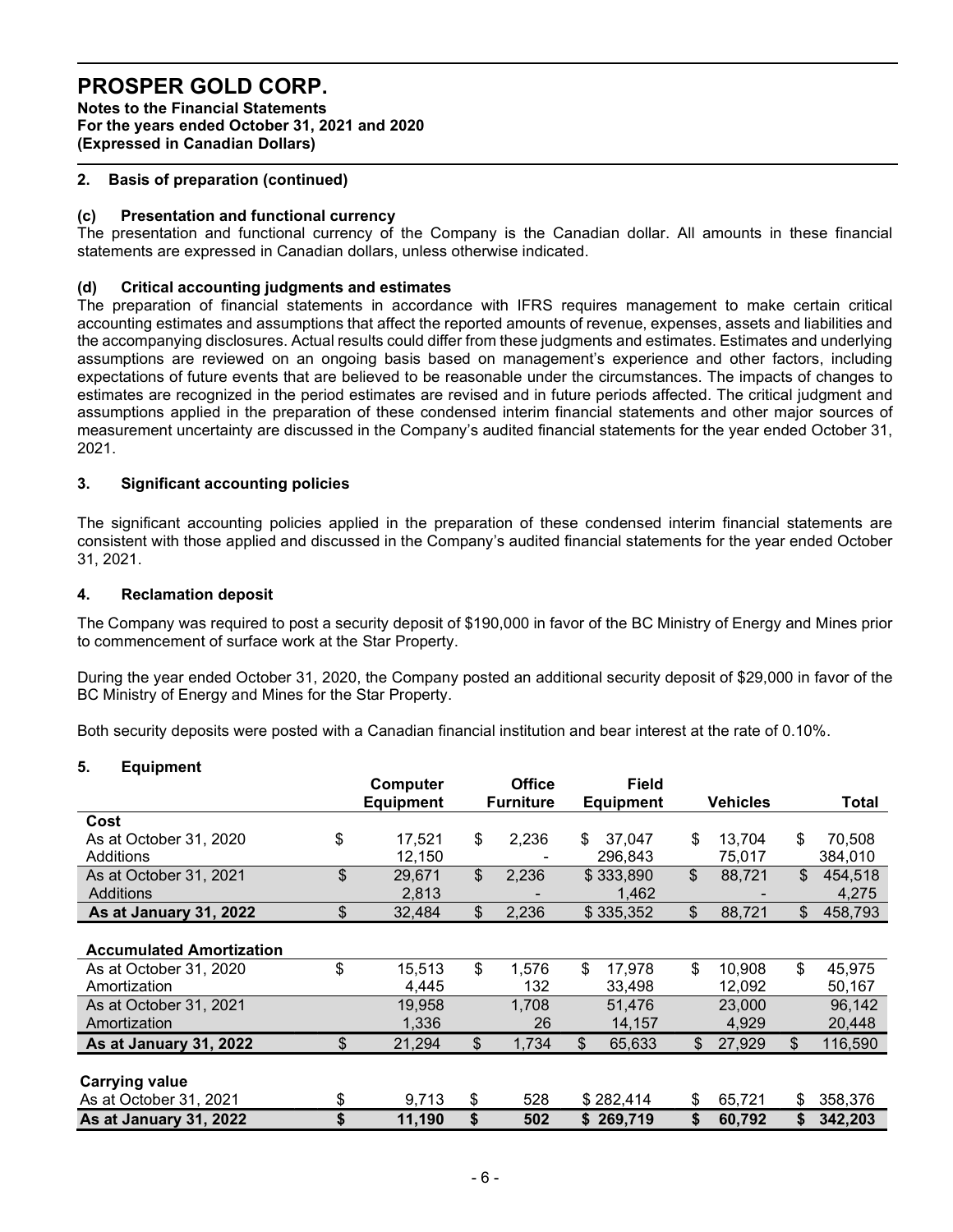Notes to the Financial Statements For the years ended October 31, 2021 and 2020 (Expressed in Canadian Dollars)

# 6. Mineral properties

The Company capitalizes costs of mineral property option payments for cash and share issuances and the related transaction costs for the Ontario Projects in Ontario and the Star Property in British Columbia.

|                                                |                   | <b>Ontario Projects</b> |                                  |             |    |              |
|------------------------------------------------|-------------------|-------------------------|----------------------------------|-------------|----|--------------|
| Costs                                          | <b>Matachewan</b> | Galahad                 | <b>Golden</b><br><b>Sidewalk</b> | <b>Star</b> |    | <b>Total</b> |
| Balance, October 31, 2020                      | \$<br>19,329      | \$83,517                | \$248.980                        | \$446.715   | S  | 798,541      |
| Share issuances                                |                   | ٠                       | 87,000                           | -           |    | 87,000       |
| Additions                                      |                   | ٠                       | 130.418                          | ٠           |    | 130,418      |
| Write-off                                      | ۰                 | (83, 517)               | -                                | ۰           |    | (83, 517)    |
| Claims sold                                    | (11, 176)         |                         |                                  |             |    | (11, 176)    |
| Balance, October 31, 2021 and January 31, 2022 | 8,153             |                         | \$466.398                        | \$446.715   | S. | 921.266      |

### (a) Ontario Projects, Ontario, Canada

#### Matachewan Land Package

On March 21, 2019, the Company entered into a purchase agreement and acquired a 100% interest in 64 mineral claims and 6 mining patents. During the 2020 fiscal year, transaction costs for legal fees of \$2,140 were paid for legal fees to transfer the titles of the claims to the Company.

During the year ended October 31, 2021, the Company sold 37 mineral claims to LaSalle Exploration Corp. ("LaSalle") for cash proceeds of \$10,000 and 100,000 common shares of LaSalle with a fair market value of \$19,000 on the completion date. The Company incurred legal fees of \$3,268 for the transaction. A gain of \$14,557 (2020 - \$nil) has been recorded on the statements of comprehensive loss for the year ended October 31, 2021. As at January 31, 2022, the 100,000 LaSalle shares were adjusted to the market value of \$8,500 (October 31, 2021 - \$13,000) and an unrealized loss of \$4,500 (January 31, 2022 - \$Nil) has been recorded in the statement of comprehensive loss.

#### Wydee Claims

During the period, the Company sold 43 claims for the Wydee Property to the Canadian Nickel Company Inc. ("CNC") that was previously written off during the 2020 fiscal year. The Company received 60,000 shares of CNC at a market value of \$3.42 per share for a value of \$205,200. The proceeds have been recorded as a gain in the statement of comprehensive loss. As at January 31, 2021, the 60,000 CNC shares were adjusted to the market value of \$172,800 and an unrealized loss of \$32,400 has been recorded in the statement of comprehensive loss.

#### Galahad

On April 20, 2016, the Company entered into a purchase agreement (the "Purchase Agreement") with JCML Resources Inc. ("JCML"), whereby the Company agreed to acquire 13 mineral claims ("Galahad") surrounding the Ashley Gold Mine for \$50,000 and 10,000 Prosper shares. The Company issued the 10,000 common shares at a price of \$2.60 per share and paid \$50,000 for the acquisition in 2016.

During the year ended October 31, 2021, the Company wrote-off the costs of \$83,517 for Galahad to \$nil, its estimated recoverable value from fair value less cost of disposal, in accordance with level 3 of the fair value hierarchy as the Company no longer intends to pursue this project.

#### Golden Sidewalk Project

#### Sabina Agreement

On August 9, 2020 ("Sabina Effective Date"), the Company entered into an option agreement with Sabina Gold & Silver Corp. ("Sabina") to acquire a 100% interest in the Golden Sidewalk Properties, subject to the permitted encumbrances, underlying royalties, the Golden Sidewalk Royalties and any additional property royalty in accordance with the following: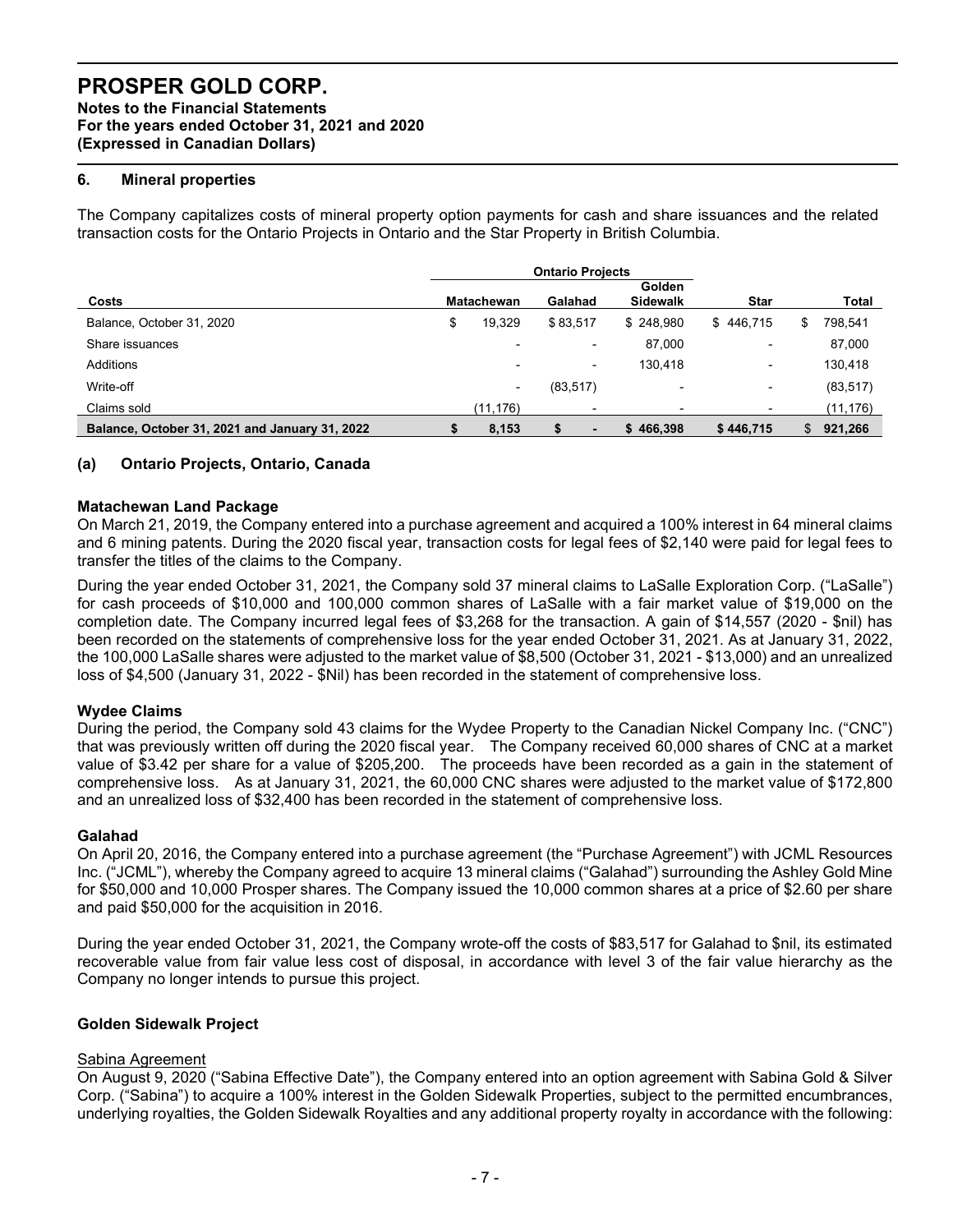Notes to the Financial Statements For the years ended October 31, 2021 and 2020 (Expressed in Canadian Dollars)

# 6. Mineral properties (continued)

### (a) Ontario Projects, Ontario, Canada (continued)

#### Golden Sidewalk Project (continued)

- a) In order to acquire a 70% interest ("Sabina First Option"), the Company shall pay \$40,000 cash, issue 900,000 common shares and incur \$1,400,000 as follows:
	- (i) within five business days of receipt of TSXV approval, pay \$20,000 cash (paid) and issue 50,000 common shares (issued September 8, 2020)
	- (ii) on or before six months of the Sabina Effective Date, issue 50,000 common share (issued January 25, 2021) and incur expenditures of \$150,000 (incurred)
	- (iii) on or before 18 months of the Sabina Effective Date, issue 250,000 common shares, pay \$10,000 in cash and incur \$500,000 in expenditures (Note 14)
	- (iv) on or before 30 months of the Sabina Effective Date, issue 550,000 common shares, pay \$10,000 in cash and incur \$750,000 in expenditures (Note 14)
- b) Upon the exercise of the Sabina First Option, the Company can elect to pursue the second option to acquire the remaining 30% interest on or before 48 months of the Sabina Effective Date, by issuing an additional 600,000 common shares, pay an additional \$10,000 in cash, incur an additional \$1,200,000 of expenditures and enter into agreement to fully assume and novate to the Company the permitted encumbrances and all royalties that Sabina is subject to for the property.

Per the agreement, in the event that the Company does not incur the required expenditures in each period, the Company may pay Sabina in cash any shortfall by the end of each period.

Upon the exercise of the first option by the Company, Sabina and the Company will enter in a royalty agreement ("Golden Sidewalk Royalty") whereby Sabina will retain and the Company will pay to Sabina 2.0% NSR on the proceeds from the production or sale of products produced or derived from the Golden Sidewalk property. The Company can elect to purchase 1.0% of the NSR by payment of \$1,000,000.

#### **Smith Agreement**

On August 25, 2020, the Company entered into an agreement with Greg Smith to acquire a 100% interest in certain mineral claims for \$25,000 cash (paid).

The acquisition for these claims is subject to a 1% NSR. The Company can elect to purchase 0.5% of the NSR by payment of \$500,000.

#### Bounty Agreement

On August 31, 2020, the Company entered into an agreement with Bounty Gold Corp. ("Bounty") to acquire a 100% interest in certain mineral claims free of any encumbrances by:

- i. Within 5 days of Exchange approval, payment of \$60,000 in cash (paid)
- ii. Issuance of 125,000 common shares of the Company (issued October 14, 2020)

The purchase is subject to a 2% NSR with an option to purchase 1% of the NSR by the Company with a payment of \$1,000,000.

#### Claims Purchase

During the year ended October 31, 2021, the Company acquired additional claims for the Golden Sidewalk Project for \$13,200.

### Land Purchase

During the year ended October 31, 2021, the Company purchased a parcel of land at Ear Falls, Ontario for \$113,000 and paid \$4,218 for transaction costs.

During the period, the Company received \$60,000 from the Ministry of Northern Development, Mines, Natural Resources and Forestry under an Ontario Transfer Payment Agreement. Under this agreement, the Company will receive up to \$200,000 to conduct exploration work and activities on the Golden Sidewalk Project (Note 14).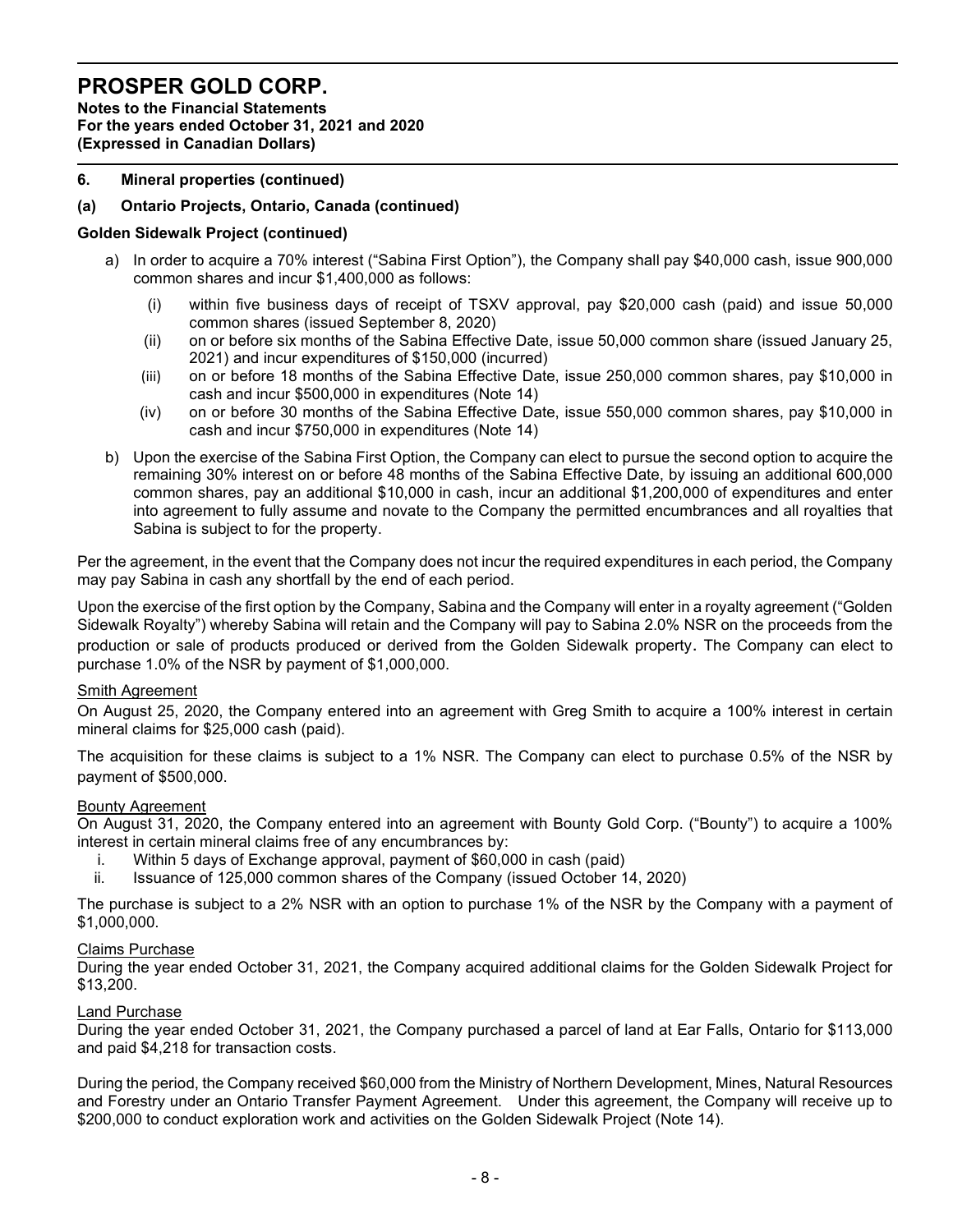Notes to the Financial Statements For the years ended October 31, 2021 and 2020 (Expressed in Canadian Dollars)

# 6. Mineral properties (continued)

# (b) Star Property, British Columbia, Canada

Pursuant to an option agreement dated July 15, 2013 between the Company and Firesteel Resources Inc. ("Firesteel") (name changed to Otso Gold Corp.) (the "Option Agreement"), the Company has the exclusive option to earn up to an 80% interest in 19 mining claims on the Star property (formerly the Sheslay property), a copper-gold discovery located northwest of Telegraph Creek, British Columbia, in the Stikine Arch area of northwestern British Columbia, in exchange for cash payments, the issuance of common shares and exploration expenditures over four years as follows:

Pursuant to the option agreement (the "First Option"), the Company has earned a 51% interest in the Star property by:

- Making cash payments to Firesteel totaling \$300,000 over 18 months (paid);
- Issuing a total of 30,000 Prosper common shares to Firesteel (issued); and
- Incurring exploration expenditures totaling \$1,000,000 over 18 months (incurred).

The Company has an additional option (the "Second Option") to earn an additional 19% interest, thereby increasing its total interest in the Property to 70%, which may be exercised by:

- Making cash payments to Firesteel totaling \$200,000 over 36 months (due August 30, 2016) (unpaid);
- Issuing a total of 20,000 Prosper common shares to Firesteel over a period of 36 months (due August 30, 2016) (unissued); and
- Incurring exploration expenditures totaling \$2,000,000 over 36 months (incurred).

The Company has an additional option (the "Third Option") to earn an additional 10% interest, thereby increasing its total interest in the Property to 80%, which may be exercised by:

- Making cash payments to Firesteel totaling \$500,000 over 48 months (unpaid);
- Issuing a total of 50,000 Prosper common shares to Firesteel over a period of 48 months (unissued); and
- Incurring exploration expenditures totaling \$2,000,000 over 48 months (incurred).

Rather than making the Second Option payment and issuance of common shares due August 30, 2016 and the Third Option payment and issuance of common shares due August 30, 2017, the Company and Firesteel entered into a joint venture agreement on August 30, 2016. The Company holds 51% ownership of the Star property. The joint venture agreement specifies that the Company and Firesteel will contribute funds to continue explorations on the Star property pro-rata, based on their percentage of ownership; 51% to be contributed by Prosper and 49% to be contributed by Firesteel.

The underlying royalty holders are entitled to a 2% NSR on the property. The Company has the option to purchase the 2% royalty entitlement for \$2,000,000.

# (c) Exploration and evaluation expenditures

During the periods ended January 31, 2022 and 2021, the Company's exploration expenditures (recovery) consisted of the following:

|                                | <b>Ontario Projects</b> |                  | <b>Star Property</b>    |    |                  |  |  |
|--------------------------------|-------------------------|------------------|-------------------------|----|------------------|--|--|
|                                | <b>January 31, 2022</b> | January 31, 2021 | <b>January 31, 2022</b> |    | January 31, 2021 |  |  |
| Airborne survey                |                         | \$<br>22,252     | \$                      | \$ |                  |  |  |
| Assay and analysis             | 115,620                 | 16,393           |                         |    |                  |  |  |
| Camp accommodation             | 41,405                  |                  |                         |    |                  |  |  |
| <b>Drilling</b>                | 591,720                 |                  |                         |    |                  |  |  |
| Equipment rental               | 12.641                  |                  |                         |    |                  |  |  |
| Field costs (recovery)         | 110,196                 | 4,500            | 600                     |    | 600              |  |  |
| Geological (note 11(a))        | 87.361                  | 208.039          |                         |    |                  |  |  |
| Property rentals and utilities | 53,623                  | 59               |                         |    |                  |  |  |
| Salaries (note 11(a))          | 178,231                 | 24.157           |                         |    |                  |  |  |
| Transportation and freight     | 15,021                  | 5.267            |                         |    |                  |  |  |
| Travel and accommodations      | 32,742                  |                  |                         |    |                  |  |  |
| Grant received                 | (60,000)                |                  |                         |    |                  |  |  |
|                                | 1,178,560               | \$<br>280,667    | 600                     | \$ | 600              |  |  |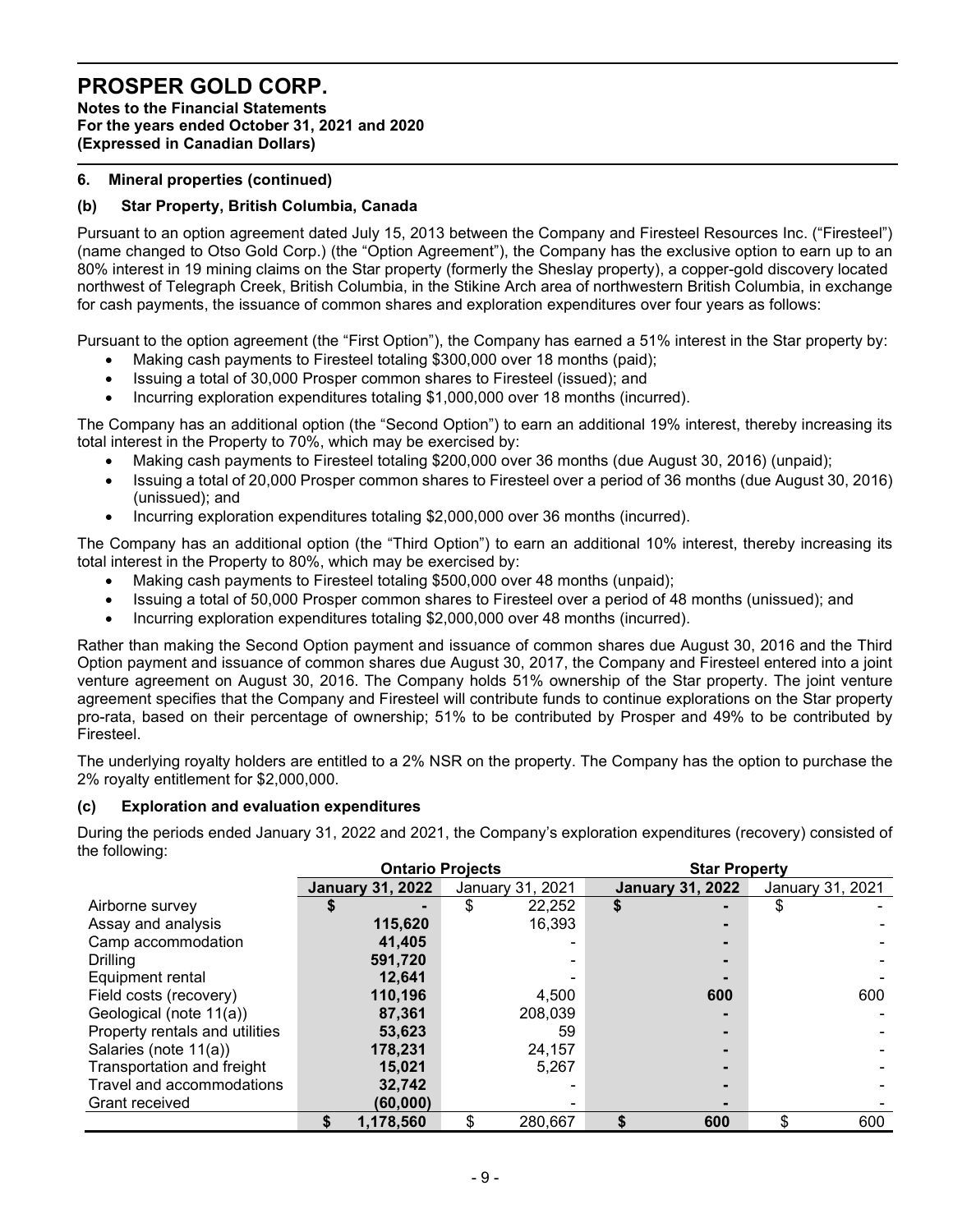# PROSPER GOLD CORP. Notes to the Financial Statements

For the years ended October 31, 2021 and 2020

(Expressed in Canadian Dollars)

# 7. Loan payable

The Company received \$40,000 for the Canada Emergency Business Account ("CEBA") interest free loan up to the initial term date of December 31, 2022. 25% of the loan balance will be forgiven if the balance of 75% of the loan balance is repaid by the initial term date of December 31, 2022. Subsequent to December 31, 2022, if 75% of the loan has not been repaid, then the loan is subject to an interest rate of 5% per annum and due for repayment by December 31, 2025. The loan payable has been initially recorded at fair value of \$35,114 and is calculated based on the application of a fair value interest rate of 5% with the anticipated repayment date of December 31, 2022. The initial difference of \$4,886 between the face value of \$40,000 and the initial fair value of the loan payable of \$35,114 has been recorded as a deferred gain on loan payable. Accretion expense of \$476 (January 31, 2021 - \$453) and amortization of deferred gain of \$476 (January 31, 2021 - \$453) has been included in general and administrative expense resulting in the loan payable balance at January 31, 2022 of \$38,295 (October 31, 2021 - \$37,819) and a deferred gain on loan payable balance of \$1,705 (October 31, 2021 - \$2,181). During the 3-month period ended January 31, 2022, the repayment deadline to qualify for partial loan forgiveness has been extended from December 31, 2022 to December 31, 2023.

# 8. Share capital

# (a) Authorized

The authorized share capital of the Company consists of an unlimited number of common shares without par value.

# (b) Issued

Private placement activity for the year ended October 31, 2021 were as follows:

On December 22, 2020, the Company completed a non-brokered private placement of 6,111,111 units at \$0.90 per unit for \$5,500,000. Each unit consists of one common share and one-half of one share purchase warrant exercisable at \$1.35 for 24 months. In connection with the offering, finder's fees totaling \$134,385 in cash were paid and 149,316 common share purchase finder warrants were issued with a fair value of \$107,090. Each finder warrant is nontransferable and exercisable for one common share for a period of 24 months following closing of the offering at an exercise price equal to \$1.35. The estimated fair value of the finder warrants was calculated using the Black-Scholes Option Pricing Model based on the following assumptions: risk free interest rate of 0.23%, expected life of 2 years, no annual dividends, expected volatility of 95.85% and a forfeiture rate of 0%. In addition, the Company incurred \$46,445 of costs for legal fees, filing fees, transfer agent fees and bank charges.

# (c) Shares issued for property

During the year ended October 31, 2021, the Company issued 50,000 common shares with a fair value of \$87,000 per the Sabina Agreement (note 6(a)). Share issue costs of \$200 were incurred for filing fees.

# (d) Warrants exercised

During the year ended October 31, 2021, the Company issued 3,313,564 shares from the exercise of 3,157,310 warrants and 156,254 broker warrants at an average exercise price of \$0.85 per share. Share issue costs of \$13,595 were incurred for transfer agent fees and \$332 for bank charges.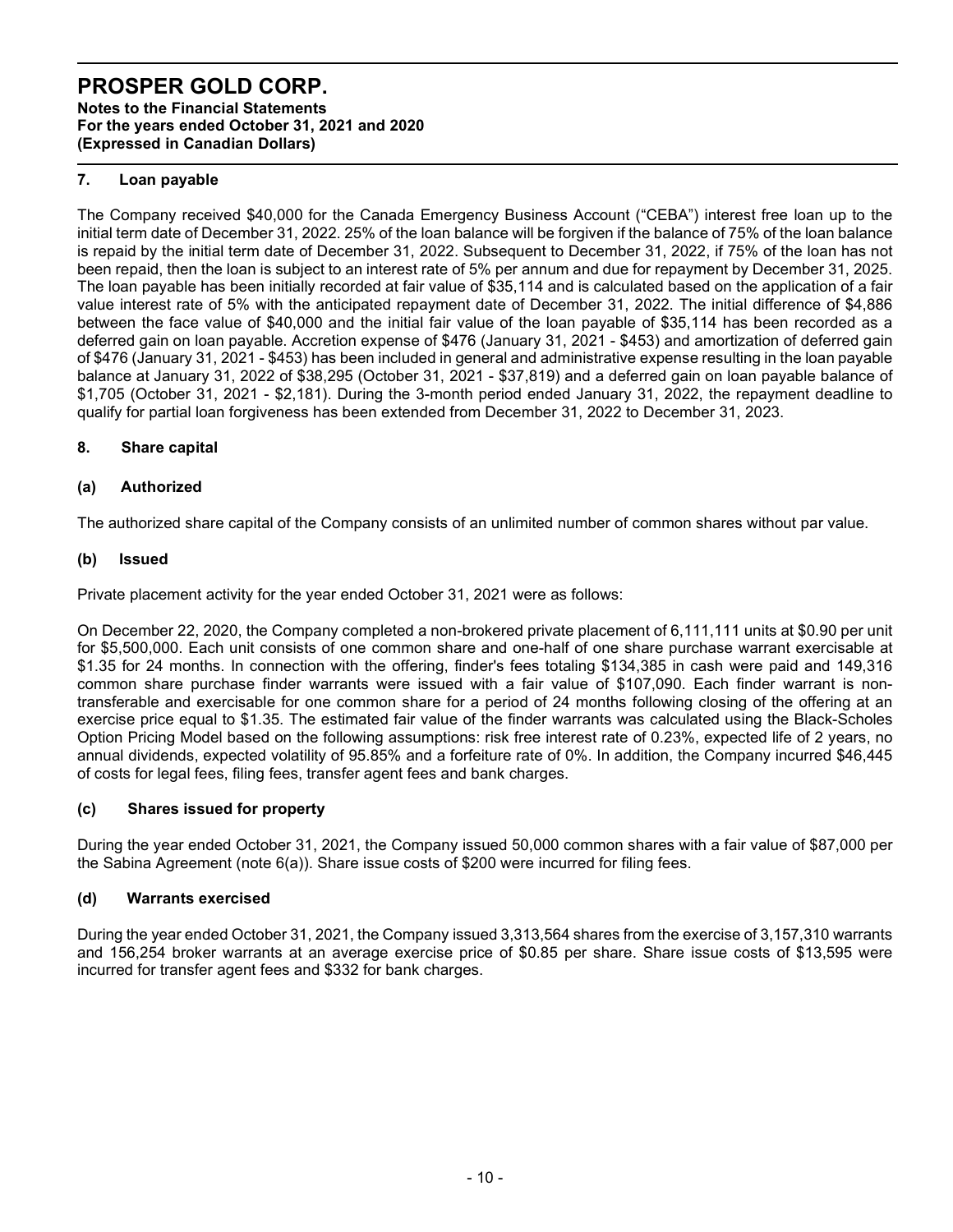Notes to the Financial Statements For the years ended October 31, 2021 and 2020 (Expressed in Canadian Dollars)

# 9. Share based payments and warrants

# (a) Security Based Compensation plan

The Company has a security based compensation plan under which the Board of Directors may from time to time grant to directors, senior officers, consultants and employees share units and options to acquire common shares, exercisable for a period of up to ten years from the date of grant. The security based compensation plan provides that the maximum number of common shares in the capital of the Company that may be reserved for issuance for all purposes under the security based compensation plan shall not exceed 4,184,814 common shares of which 2,510,889 is reserved for stock options and 1,673,925 is allotted for other share compensation arrangements. The maximum number of common shares that may be reserved for issuance to any individual insider pursuant to security based compensation may not exceed 5% of the common shares issued and outstanding at the time of grant, and the number of common shares that may be reserved for issuance to all technical consultants pursuant to security based compensation may not exceed 2% of the common shares issued and outstanding at the time of grant. Security based compensation become exercisable as long as the optionee holds office or continues to be employed by the Company and 90 days following the cessation of an optionee's position with the Company.

# (b) Stock options

During the 3 months ended January 31, 2022, 41,500 stock options with an exercise price of \$1.85 expired unexercised.

During the year ended October 31, 2021, the Company had the following stock option activities:

On December 30, 2020, the Company granted an aggregate of 1,521,500 incentive options to purchase common shares of the Company to certain directors, officers, and consultants of the Company. The options are exercisable at a price of \$1.35 per common share for 5 years from the date of grant. The options have vesting terms of 25% every 6 months.

On May 10, 2021, the Company granted an aggregate of 600,000 incentive options to purchase common shares of the Company to certain directors of the Company. The options are exercisable at a price of \$1.60 per common share for 5 years from the date of grant. The options have vesting terms of 25% every 6 months.

During the year ended October 31, 2021, 70,000 stock options with an exercise price of \$2.40 expired unexercised on May 31, 2021 and 55,000 stock options with an exercise price of \$3.45 expired unexercised on September 2, 2021.

During the year ended October 31, 2021, 233,500 stock options were forfeited by a Director who resigned from the Board. The vested options with a value of \$153,567 were reallocated from reserves to deficit.

A continuity schedule of the Company's outstanding stock options under the stock option plan is as follows:

|                            |                           | <b>Weighted Average</b> |
|----------------------------|---------------------------|-------------------------|
|                            | <b>Number Outstanding</b> | <b>Exercise Price</b>   |
| At October 31, 2020        | 482.500                   | \$1.97                  |
| <b>Granted</b>             | 2,121,500                 | \$1.42                  |
| <b>Expired</b>             | (125,000)                 | \$2.86                  |
| <b>Forfeited</b>           | (233, 500)                | \$1.55                  |
| At October 31, 2021        | 2,245,500                 | \$1.44                  |
| <b>Expired</b>             | (41,500)                  | \$1.85                  |
| <b>At January 31, 2022</b> | 2,204,000                 | \$1.43                  |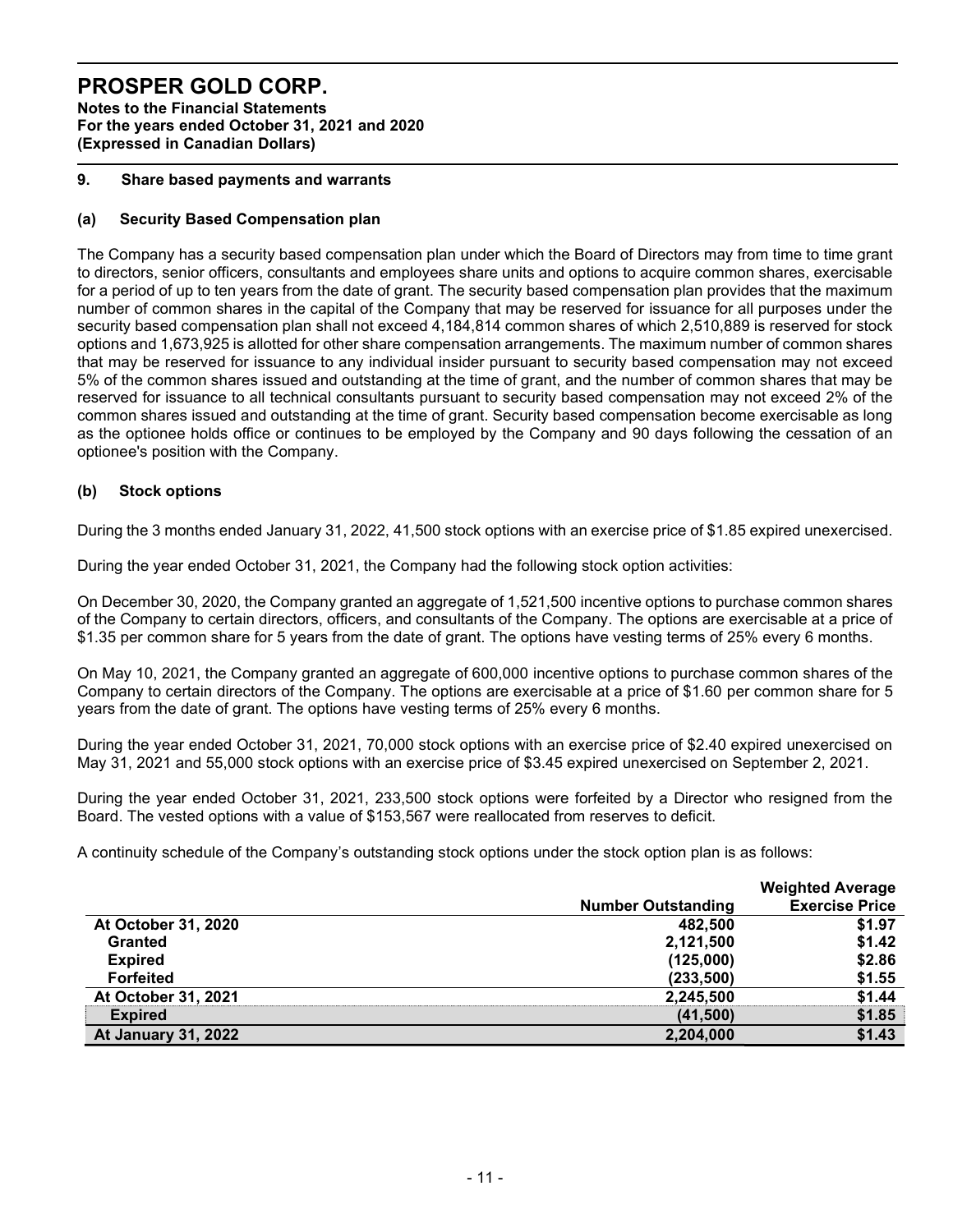Notes to the Financial Statements For the years ended October 31, 2021 and 2020 (Expressed in Canadian Dollars)

# 9. Share based payments and warrants (continued)

# (b) Stock options (continued)

As at January 31, 2022, the Company had the following share purchase options outstanding and exercisable:

|                    |                 |                    | <b>Fair Value</b> |                               |                    |
|--------------------|-----------------|--------------------|-------------------|-------------------------------|--------------------|
|                    | <b>Exercise</b> | <b>Options</b>     | at Grant          | Remaining                     | <b>Options</b>     |
| <b>Expiry Date</b> | <b>Price</b>    | <b>Outstanding</b> | <b>Date</b>       | <b>Contractual Life (yrs)</b> | <b>Exercisable</b> |
| March 5, 2023      | \$1.50          | 65,000             | \$1.20            | 1.09                          | 65,000             |
| December 17, 2023  | \$1.50          | 157,500            | \$1.05            | 1.88                          | 157,500            |
| December 30, 2025  | \$1.35          | 1,381,500          | \$1.41            | 3.92                          | 690,750            |
| May 10, 2026       | \$1.60          | 600,000            | \$1.51            | 4.28                          | 150,000            |
|                    |                 | 2,204,000          | \$1.40            | 3.79                          | 1,063,250          |

As at October 31, 2021, the Company had the following share purchase options outstanding and exercisable:

|                    |                                 |                                      | <b>Fair Value</b>       |                                            |                                      |
|--------------------|---------------------------------|--------------------------------------|-------------------------|--------------------------------------------|--------------------------------------|
| <b>Expiry Date</b> | <b>Exercise</b><br><b>Price</b> | <b>Options</b><br><b>Outstanding</b> | at Grant<br><b>Date</b> | Remaining<br><b>Contractual Life (yrs)</b> | <b>Options</b><br><b>Exercisable</b> |
| January 23, 2022   | \$2.00                          | 41,500                               | \$1.85                  | 0.23                                       | 41,500                               |
| March 5, 2023      | \$1.50                          | 65,000                               | \$1.20                  | 1.34                                       | 65,000                               |
| December 17, 2023  | \$1.50                          | 157,500                              | \$1.05                  | 2.13                                       | 157,500                              |
| December 30, 2025  | \$1.35                          | 1,381,500                            | \$1.41                  | 4.17                                       | 345,375                              |
| May 10, 2026       | \$1.60                          | 600,000                              | \$1.51                  | 4.53                                       | -                                    |
|                    |                                 | 2,245,500                            | \$1.41                  | 3.97                                       | 609,375                              |

The total fair value of the incentive options and broker warrants were calculated using the Black-Scholes option pricing model with the following weighted average assumptions and inputs:

|                             |    | <b>January 31, 2022</b> |            | October 31, 2021 |
|-----------------------------|----|-------------------------|------------|------------------|
| Risk-free interest rate     |    | 0.63%                   |            | 0.64%            |
| <b>Expected volatility</b>  |    | 168%                    |            | 155%             |
| Expected life               |    | 4.93 years              | 4.37 years |                  |
| Expected dividend yield     |    |                         |            |                  |
| Share price                 | S  | 1.45                    | \$         | 1.40             |
| Exercise price              | \$ | 1.42                    | \$         | 1.35             |
| <b>Expected forfeitures</b> |    | $0.00\%$                |            | $0.00\%$         |

Expected stock price volatility was derived from historical movements in the closing prices of the Company's stock for a length of time equal to the expected life of the options. Companies are required to utilize an estimated forfeiture rate when calculating the expense for the reporting period. Based on the best estimate, management applied the estimated forfeiture rate of 0.00% in determining the expense recorded in the accompanying statements of comprehensive loss.

The fair value of the incentive options during the period ended January 31, 2022 of \$313,950 (January 31, 2021 - \$205,869) was recognized as share-based payments. The balance consists of \$336,678 (January 31, 2021 - \$185,865) to directors and officers, and recovery of \$22,728 (January 31, 2021 - \$20,004) to consultants.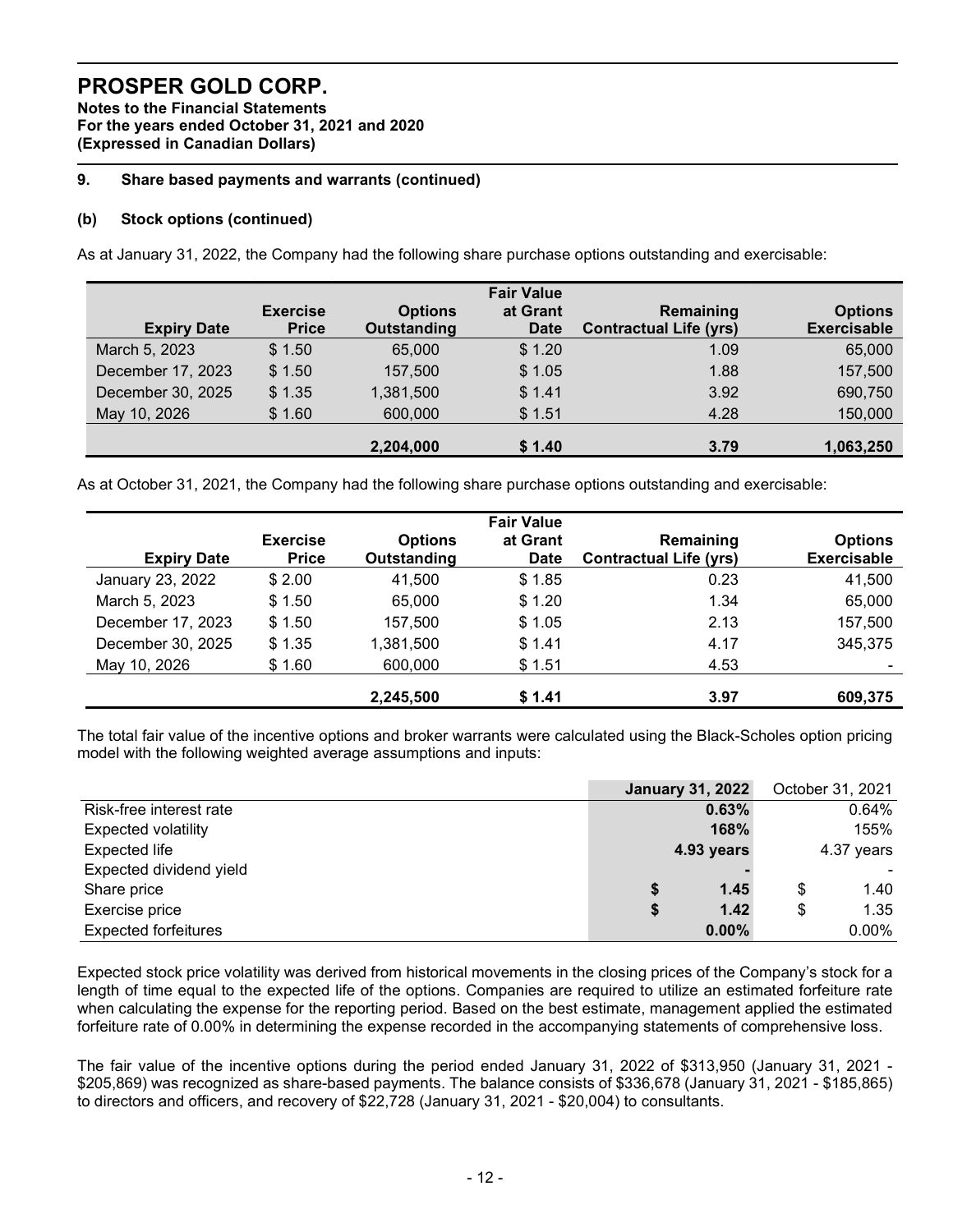Notes to the Financial Statements For the years ended October 31, 2021 and 2020 (Expressed in Canadian Dollars)

# 9. Share based payments and warrants (continued)

### (c) Restricted share units

On May 10, 2021, the Company issued 1,513,000 restricted share units ("RSUs") to certain officers, employees and consultants of the Company. The RSUs are payable in common shares of the Company or the cash equivalents at the option of the Company, on the redemption date, being 3 years from the date of grant. These RSUs vest in three equal instalments over 3 years. Prior to the end of the 2021 fiscal year, 25,000 restricted share units were cancelled due to the departure of an employee. As at January 31, 2022 and October 31, 2021, there were 1,488,000 RSUs outstanding, of which nil are vested.

The fair value of the RSUs recognized as share-based payments during the period ended January 31, 2022 equals \$320,771 (January 31, 2021 - \$Nil). The balance consists of \$321,900 (January 31, 2021 - \$Nil) to directors and officers and a recovery of \$1,129 (January 31, 2021 - \$Nil) to consultants.

# (d) Warrants

On December 22, 2020, the Company issued 3,055,555 warrants exercisable at \$1.35 per warrant with an expiry date of 24 months in conjunction with the unit private placement. Broker warrants of 149,316 with an exercise price of \$1.35 and an expiry date of 24 months were also issued.

During the year ended October 31, 2021, 250,000 warrants with an exercise price of \$1.50 and 159,583 warrants with an exercise price of \$1.70 expired unexercised.

As at October 31, 2021, 3,157,310 of warrants with an average exercise price of \$0.85 were exercised for a gross proceed of \$2,674,409 and 156,254 broker warrants with an average exercise price of \$0.83 were exercised for proceeds of \$130,416.

A continuity schedule of the Company's outstanding warrants is as follows:

|                                          | <b>Number</b> | <b>Weighted Average</b> |  |
|------------------------------------------|---------------|-------------------------|--|
|                                          | Outstanding   | <b>Exercise Price</b>   |  |
| At October 31, 2020                      | 8,062,891     | \$0.87                  |  |
| Expired                                  | (409, 583)    | \$1.58                  |  |
| Issued – warrants for private placement  | 3,055,555     | \$1.35                  |  |
| Issued - broker warrants                 | 149,316       | \$1.35                  |  |
| Exercised                                | (3,313,564)   | \$0.85                  |  |
| At October 31, 2021 and January 31, 2022 | 7.544.615     | \$1.05                  |  |

As at October 31, 2021 and January 31, 2022, the Company had the following warrants outstanding and exercisable:

|                    |                       |                             | <b>Remaining Contractual Life (yrs)</b> |                         |  |  |
|--------------------|-----------------------|-----------------------------|-----------------------------------------|-------------------------|--|--|
| <b>Expiry Date</b> | <b>Exercise Price</b> | <b>Warrants Outstanding</b> | <b>January 31, 2022</b>                 | <b>October 31, 2021</b> |  |  |
| October 14, 2022   | \$0.85                | 4,521,135                   | 0.71                                    | 0.96                    |  |  |
| December 22, 2022  | \$1.35                | 3,023,480                   | 0.90                                    | 1.15                    |  |  |
|                    |                       |                             |                                         |                         |  |  |
|                    |                       | 7,544,615                   | 0.78                                    | 1.03                    |  |  |

### 10. Financial instruments

The Company's financial instruments consist of cash and cash equivalents, amounts receivable (other than GST receivable), marketable securities, deposit, reclamation deposits, accounts payable and accrued liabilities and loan payable.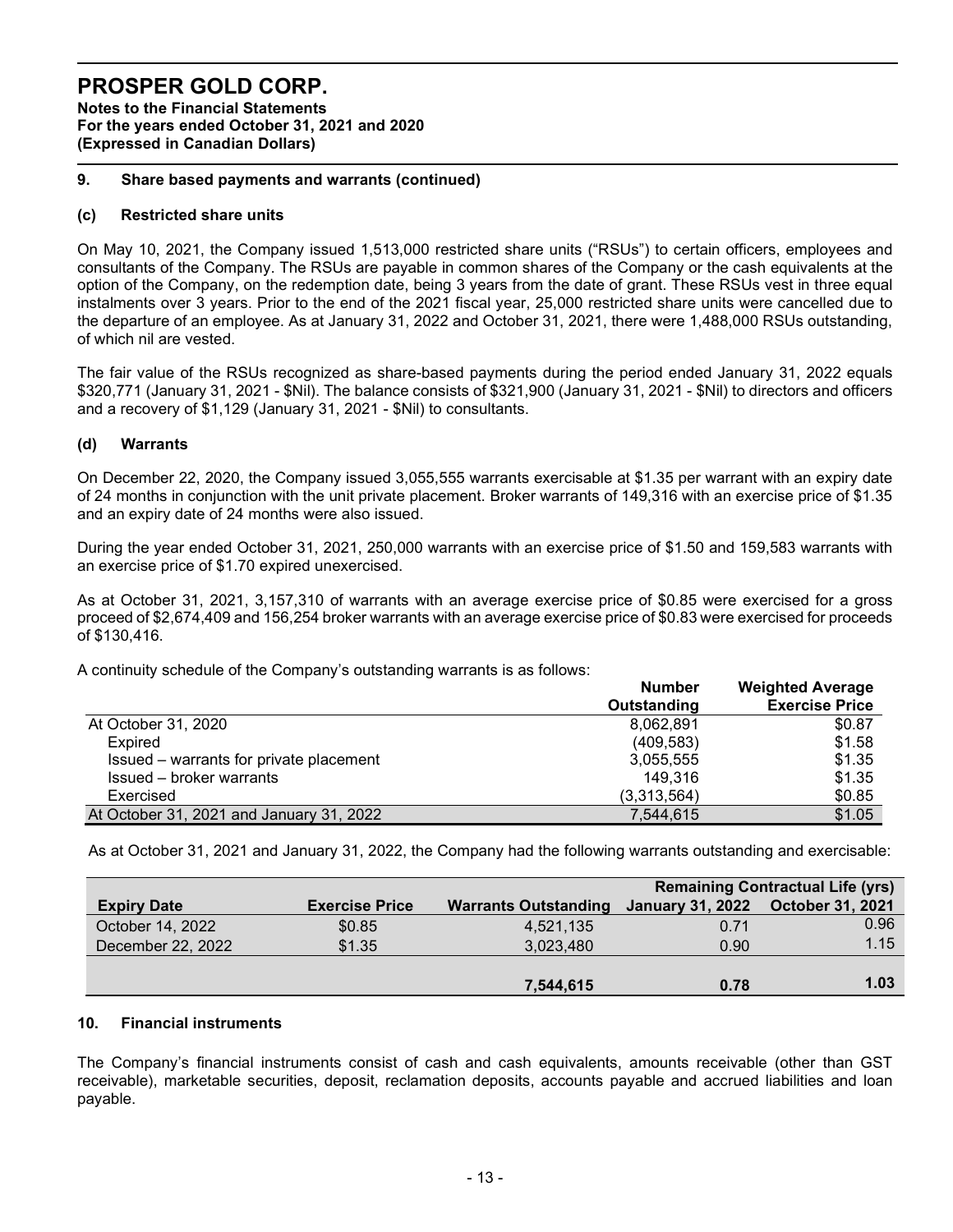Notes to the Financial Statements For the years ended October 31, 2021 and 2020 (Expressed in Canadian Dollars)

# 10. Financial instruments (continued)

The fair values of the Company's cash and cash equivalents, amounts receivable (other than GST receivable), marketable securities, deposit and accounts payable and accrued liabilities approximate their carrying amounts due to the short-term maturities of these instruments.

These are classified as level 1 financial instruments. The Company's loan payable is classified as a level 2 financial instrument.

The Company's financial instruments are exposed to certain financial risks, including credit risk, liquidity risk, interest rate risk and foreign currency risk.

# (a) Credit risk

Credit risk is the risk that one party to a financial instrument will fail to discharge its obligation and cause the other party to incur a financial loss. The Company considers its exposure to credit risk to be low, as its cash and cash equivalents, deposit and reclamation deposit are deposited with a large financial institution with a strong credit rating. Amounts receivable consists of GST receivable and credits on vendor payable balances.

# (b) Liquidity risk

Liquidity risk is the risk that the Company will encounter difficulty in raising funds to meet obligations associated with its financial instruments. The Company manages liquidity risk by maintaining adequate cash and managing its capital. At January 31, 2022, the Company had accounts payable and accrued liabilities of \$217,213 (October 31, 2021 - \$718,627) due within one year, and cash of \$2,130,978 (cash and cash equivalents at October 31, 2021 - \$3,636,299). The cash equivalents consist of cashable term deposits of \$3,008,333 with interest rate at 0.48% and maturity dates of November 18, November 24 and December 16, 2021.

# (c) Interest rate risk

Interest rate risk is the risk that the fair value or future cash flows of a financial instrument will fluctuate due to changes in market interest rates. Floating interest earned on the Company's cash balances are considered to be at market interest rates. The deposit of \$7,962 (October 31, 2021 - \$66,259) earns no interest and is deposited with a major bank for the Company's corporate credit card. Assuming that all variables remain constant, a change representing a 1% increase or decrease in the interest rate would not have a significant effect for the Company.

# (d) Foreign currency risk

Foreign currency risk is the risk that the fair value or future cash flows of a financial instrument will fluctuate due to changes in foreign exchange rates. The Company is exposed to foreign currency risk to the extent that monetary assets and liabilities are denominated in foreign currency. At January 31, 2022, the Company's monetary assets and liabilities are primarily denominated in Canadian dollars.

There has been no change to the Company's approach to risk management during the period ended January 31, 2022.

# 11. Related party transactions and balances

The Company's related parties consist of its key management personnel, including its directors, and their close family members and entities controlled by key management personnel. During the periods ended January 31, 2022 and 2021, the Company had the following related party transactions: